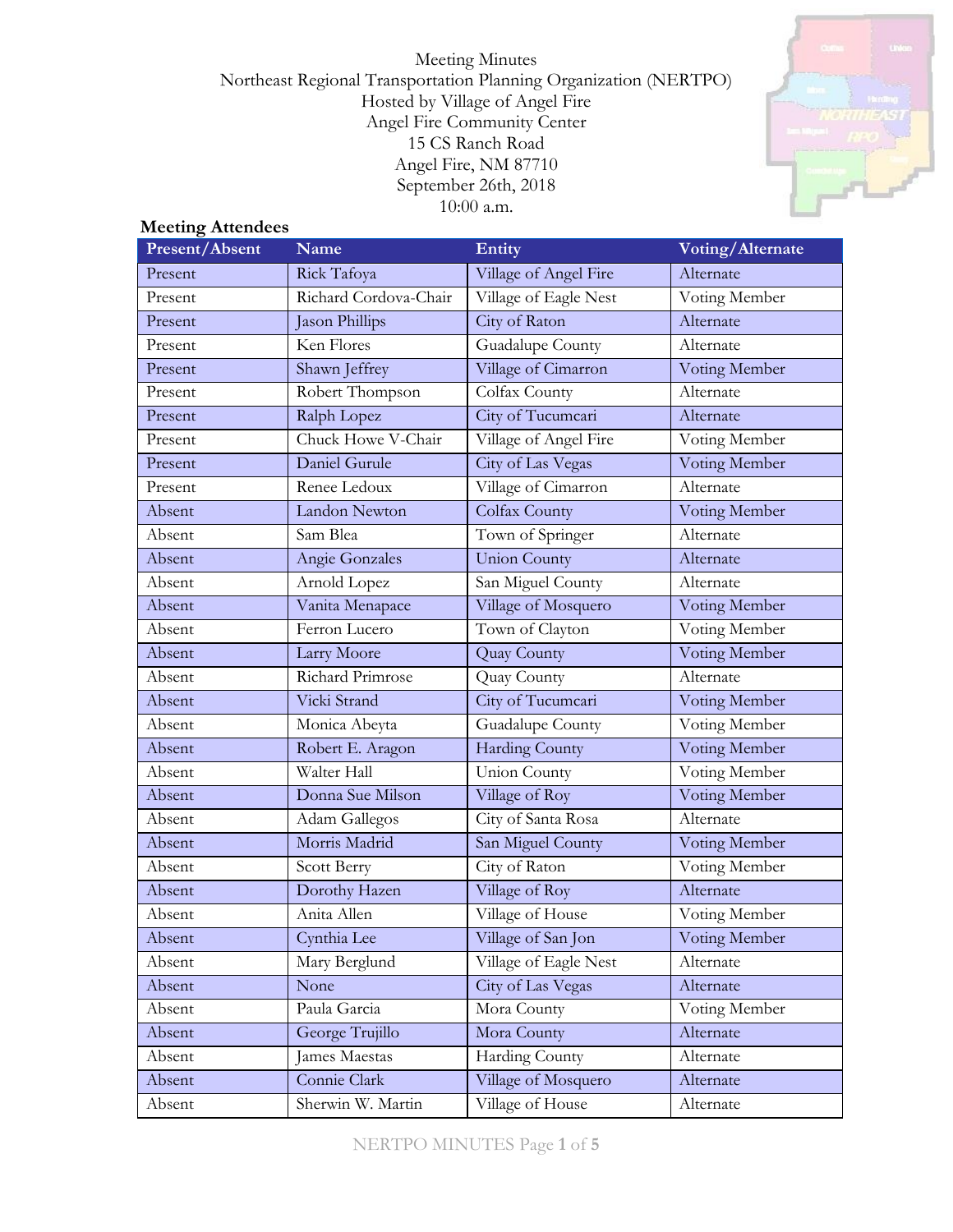|        |                   |                        |               | <b>United</b>  |
|--------|-------------------|------------------------|---------------|----------------|
| Absent | Wade Lane         | Village of San Jon     | Alternate     |                |
| Absent | Tony Naranjo      | Town of Clayton        | Alternate     |                |
| Absent | Lee Dixon         | Village of Des Moines  | Voting Member | <b>Handbug</b> |
| Absent | Scott Warner      | Village of Des Moines  | Alternate     |                |
| Absent | None              | Village of Pecos       | Voting Member |                |
| Absent | None              | Village of Pecos       | Alternate     |                |
| Absent | Diane Brown       | Village of Folsom      | Voting Member |                |
| Absent | Mike Schoonover   | Village of Folsom      | Alternate     |                |
| Absent | Mignon Saddoris   | Village of Grenville   | Voting Member |                |
| Absent | Lynn Wiseman      | Village of Grenville   | Alternate     |                |
| Absent | Larry Wallin      | Village of Logan       | Voting Member |                |
| Absent | Russell Feerer    | Village of Logan       | Alternate     |                |
| Absent | Joseph Romero     | City of Santa Rosa     | Voting Member |                |
| Absent | Boe Lopez         | Town of Springer       | Voting Member |                |
| Absent | Don Flynn         | Village of Maxwell     | Voting Member |                |
| Absent | Joanna Taylor     | Village of Maxwell     | Alternate     |                |
| Absent | Laudente Quintana | Village of Wagon Mound | Voting Member |                |
| Absent | Nora Sanchez      | Village of Wagon Mound | Alternate     |                |

#### **New Mexico Department of Transportation (NMDOT) and Planners**

| David Trujillo -    | District 4 Engineer                                              |
|---------------------|------------------------------------------------------------------|
| John Herrera -      | Local Government Road Fund (LGRF) Coordinator for District IV    |
| David Nelson -      | Interim Planning Liaison                                         |
| Joseph Moriarty -   | Planning Liaison                                                 |
| Yvonne Aragon -     | Public Information Officer                                       |
| Linda Ramos -       | ADA Program Coordinator (Guest Presenter)                        |
| Dennis T. Salazar - | NERTPO Planner/Program Manager for the North Central New Mexico  |
|                     | Economic Development District (NCNMEDD)                          |
| Vincent M. Soule –  | NERTPO Planner/Program Manager for the Eastern Plains Council of |
|                     | Governments (EPCOG)                                              |

### **Guests**

| Sandy Garcia - | Village of Angel Fire |
|----------------|-----------------------|
| Tim Hagaman -  | <b>NMEDD</b>          |

## **I. Call to Order**

The Meeting was called to order at 10:09 AM by Mayor of Eagle Nest, Chairman Richard Cordova.

### **II. Pledge of Allegiance/New Mexico State Flag**

The Pledge of Allegiance and the salute to the New Mexico State Flag was led by Vice Chairman Chuck Howe.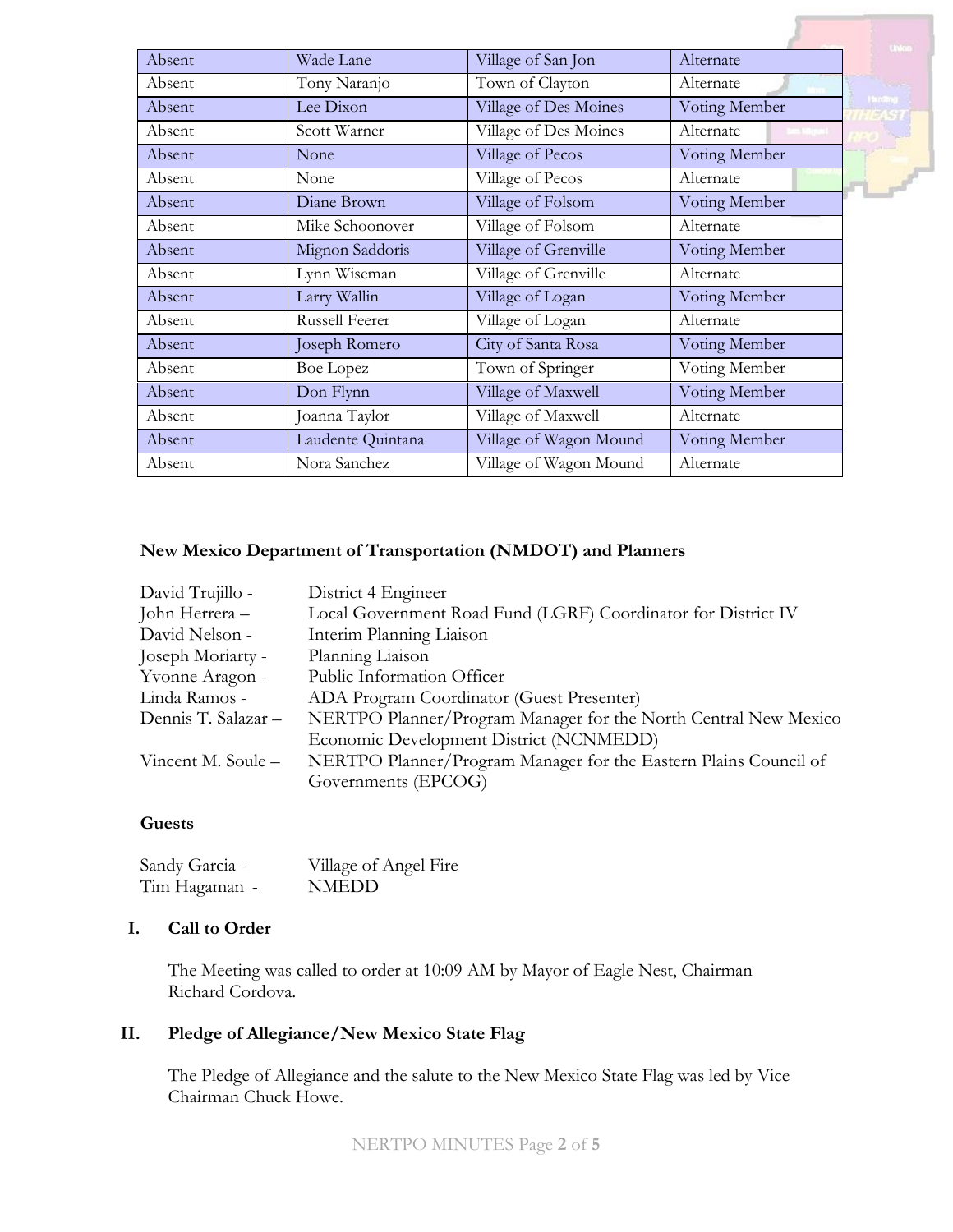### **III. Welcome**

Chairman Cordova welcomed everyone to our NERTPO meeting which was hosted by Village of Angel Fire. Vice Chairman Howe made a welcoming statement on behalf of the Mayor and Council of the Village of Angel Fire.

Individual introductions were conducted by all in attendance.

Mr. Joseph Moriarty was introduced as the new NMDOT NERTPO Planning Liaison, Mr. Moriarty told everyone a little bit about himself and mentioned that he was available for any assistance and to answer any questions. The Board Members and those in attendance welcomed Mr. Moriarty and thanked Interim Planning Liaison David Nelson for his assistance during the time he has been Interim.

### **IV. Approval of Agenda**

Motion to approve agenda: Jason Phillips -City of Raton Second: Ralph Lopez – City of Tucumcari No opposition was voiced. Motion carried.

### **V. Approval of Minutes** August 15th, 2018- San Miguel County)

Motion to approve the minutes as presented: Chuck Howe – Village of Angel Fire Second: Shawn Jeffrey – Village of Cimarron No opposition was voiced. Motion carried.

### **VI. Discussion: NMDOT District IV Updates:** (John Herrera, NMDOT)

Mr. David Trujillo gave a D-4 Update.

Ute Park fire issues have tapered down on closures and flooding issues, Mr. Trujillo reiterated a job well done to everyone involved in helping during the fire and after. Mr. Trujillo advised that fall projects are now winding down and several projects are completed. Mr. Trujillo gave a run-down of each project that has recently passed, that is ongoing and future projects.

Mr. John Herrera advised everyone that the list of FY-19 LGRF Match Waivers Entities that were awarded is now available. Over \$2 million in match waivers. Mr. Herrera also advised that Santa Fe sent out letters of rejection to those that were not approved and will be sending approval letters in the mail to those that were awarded. Mr. Trujillo asked everyone to make contact with him as soon as possible if anyone is considering a time extension, so this can be worked out the sooner the better.

## **VII. Presentation: NMDOT North Region Design** (Mr. Lawrence Lopez, P.E. – Regional Manager)

Chairman Cordova advised that Mr. Lopez was unable to attend the meeting at this time.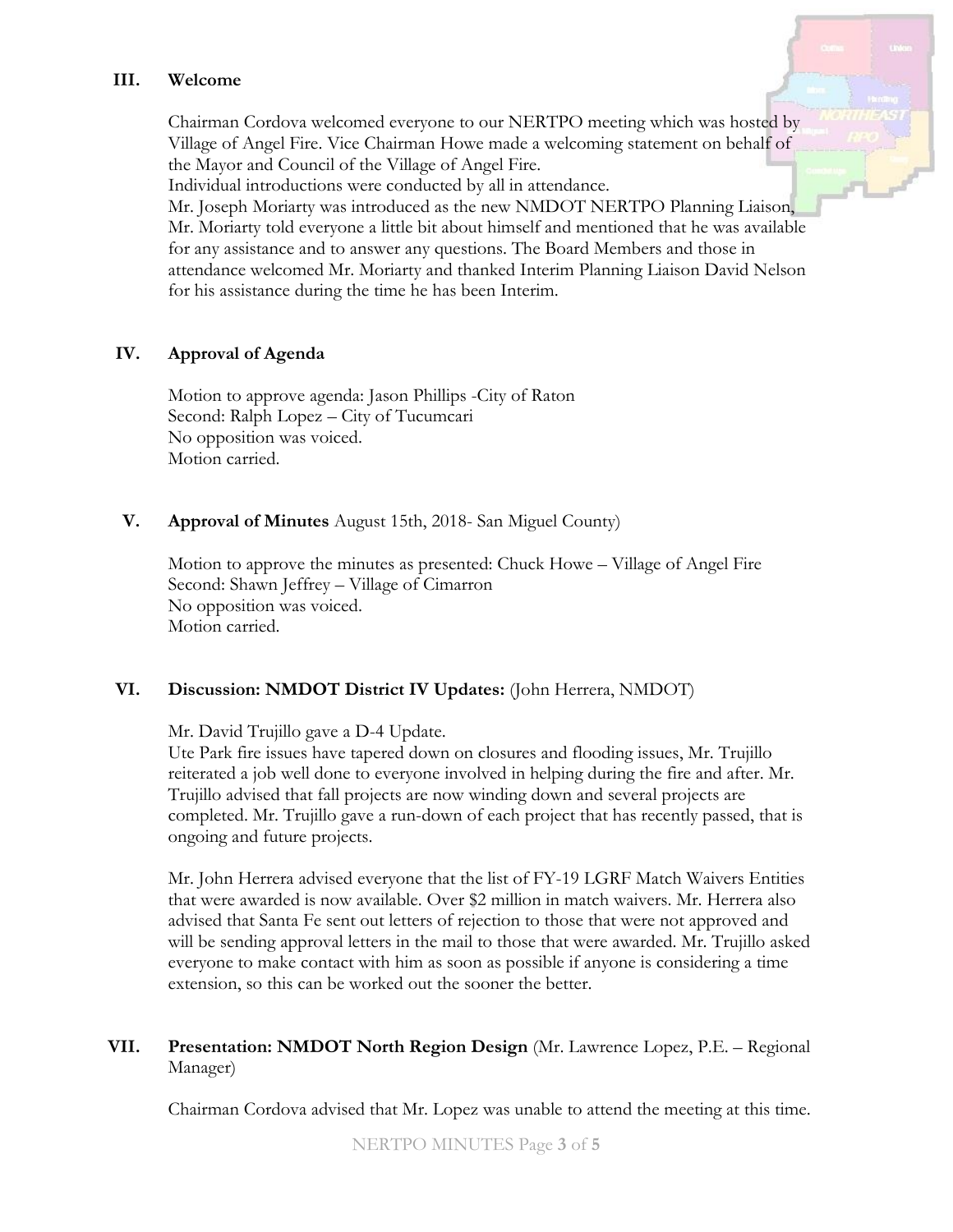# **VIII. Presentation: NMDOT Civil Rights Bureau (**Ms. Linda Ramos – ADA Program Coordinator**)**

Ms. Linda Ramos was present and gave a presentation regarding Title VI and ADA. Ms. Ramos was available to answer questions after her presentation. If a copy of the presentation is requested Ms. Ramos will be available.

# **IX. Approval of Resolution 2018-05: NERTPO Public Participation Plan-ACTION ITEM** (NERTPO Planners/Members)

NERTPO Planners Vincent M. Soule and Dennis T. Salazar gave the latest update regarding the Public Participation Plan and answered questions from the Board. Mr. Soule and Mr. Salazar requested approval of the Public Participation Plan.

Motion to approve Resolution 2018-05 PPP: Jason Phillips – City of Raton. Second: Shawn Jeffrey – Village of Cimarron No opposition was voiced Motion carried

# **X. Approval of Resolution 2018-06: NERTPO Title VI Plan ACTION ITEM (**NERTPO Planners/Members**)**

NERTPO Planners Mr. Soule and Mr. Salazar gave the latest update regarding the Title VI Plan and answered questions from the Board. Mr. Soule and Mr. Salazar requested approval of the Title VI Plan.

Motion to approve Resolution 2018-06 Title VI Plan: Jason Phillips – City of Raton Second: Shawn Jeffrey – Village of Cimarron No opposition was voiced Motion Carried

### **XI. Discussion: Project Status Update** (Local Government Members)

Chairman Cordova gave all membership at the table the opportunity to speak about what is going on in their respective areas. All membership gave updates on their communities. Chairman Cordova gave everyone the opportunity for questions and responses to past, current and future projects.